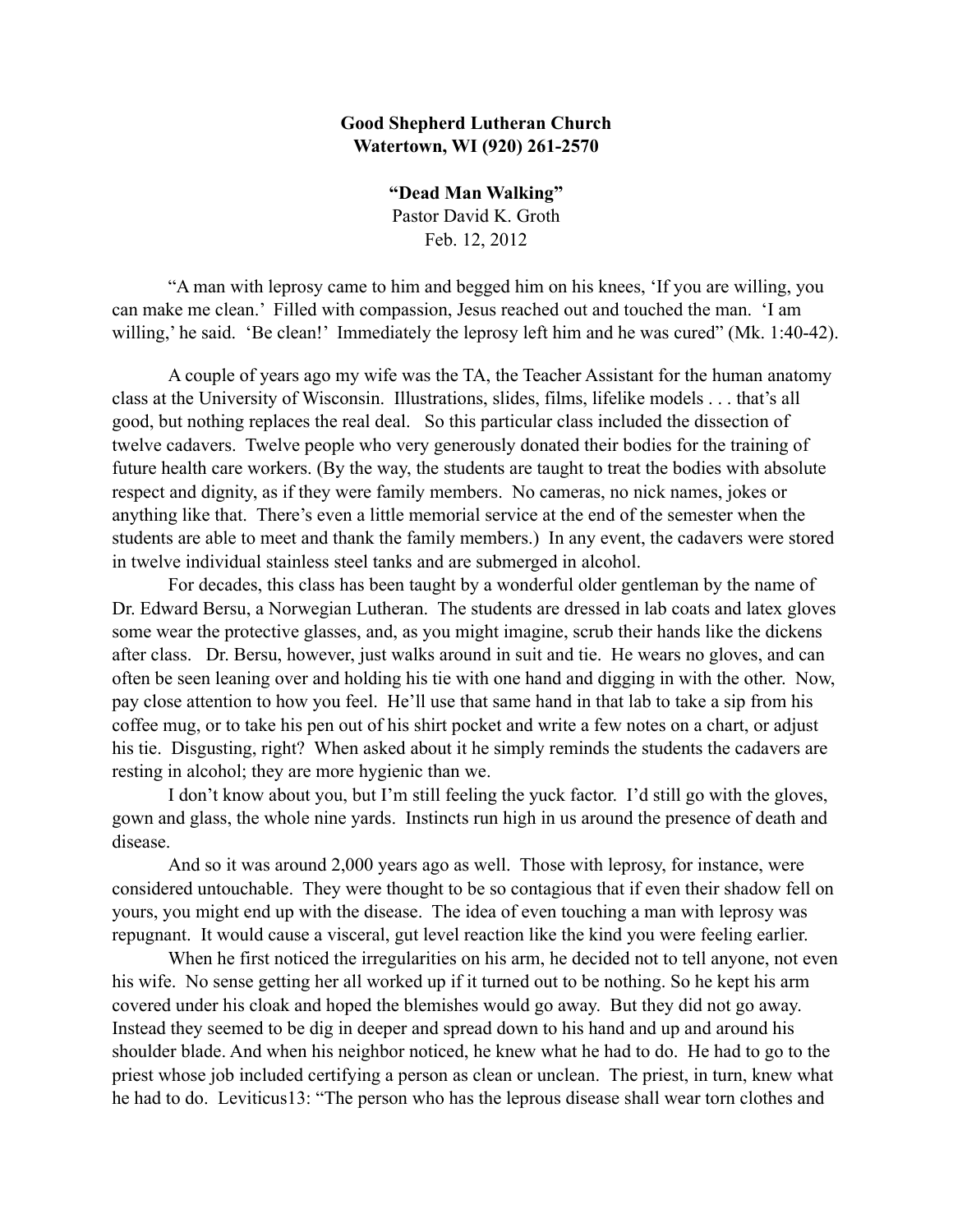let the hair of his head be disheveled; and he shall cover his upper lip and cry out, 'Unclean, unclean.' As long as he has the disease, he is unclean. He shall live alone: his dwelling shall be outside the camp" (vv 45-46).

Leprosy was the dreaded disease of the day, the one that usually didn't go away, the one that grew progressively worse, hideous, with eruptions in the skin, abnormal growths, rotting, oozing flesh. The leper was a dead man walking. So the ancient world lived in fear of leprosy and dealt with it the only way it knew how - isolation. If, as a leper, you touch someone (or they touch you), that person is unclean. So . . . no more touching. No more embracing your spouse or even holding her hand. No more ruffling the hair of your son. No more bouncing your baby girl on your knee. There's nothing you can buy or sell anymore because anything you touch is unclean. You are also unfit for worship in the Synagogue. People assume God is angry at you for something you've done, and you half believe it yourself because you know your sin; it is always before you.

Everything changes with leprosy. One day you are living at home with your family and neighbors, engaged in your community and synagogue, doing what you do. The next you're banished, sent to some pathetic colony of suffering along with the other unfortunates who have the disease. These wretched camps were always outside the edges of the city and were usually near the city gates so that you could beg for food from the people coming and going. You are always hungry, always hungry. So from the prescribed distance, you call out "Unclean! Unclean!" and "Have mercy!" Once in a while, someone does, and the sight of a little bread being pulled out of a sack makes you and your acquaintances forget the rules, forget that you're supposed to keep your distance. The Good Samaritan drops his load and retreats in haste, and you and your friends fall on it, competing for it like a flock of ducks.

That's the way it usually works. But this man doesn't even play by those rules. This man is desperate. Luke says he is "full of leprosy." That is, it's not just a spot here or there. He has it bad, from head to toe. The disease has advanced unchecked. Hearing that Jesus is near, this desperate man makes a run for it and does not stop until he is face to face with the Lord. It is a terrible thing to do, putting the disciples and Jesus at risk. One glance at the man tells them what they need to know. The sight of him is repugnant and I suspect the disciples are shocked and angered by this man's audacity. He is like a drop of dish soap on oily water; they immediately withdraw, everyone, that is, but Jesus. Jesus should have drawn back too and severely rebuked this man. But Jesus isn't playing by the rules either. He doesn't move an inch.

"If you will" the sick man says, "you can make me clean." Mark says Jesus is moved with pity or compassion.

In the New Testament, there are three ways to say that. This is the strongest of the three. It implies the lungs, heart, liver, the intestines of Jesus are stirred and upset at the sight of this man's suffering. It's a visceral, gut level reaction. What causes a gut-level disgust in most causes a gut-level compassion in Jesus. "I am willing" he says. Jesus breaks all the rules and stretches out his hand, and touches the one who is untouchable. "Be clean" Jesus says.

Jesus has spoken a command, an authoritative word, and when he speaks like that we know there's going to be an echo in the next verse and there is. "Immediately the leprosy left him and he was cured." This is no gradual convalescence. It is instantaneous health. He's been given his life back. No more rotting flesh. No more isolation. No more begging or competing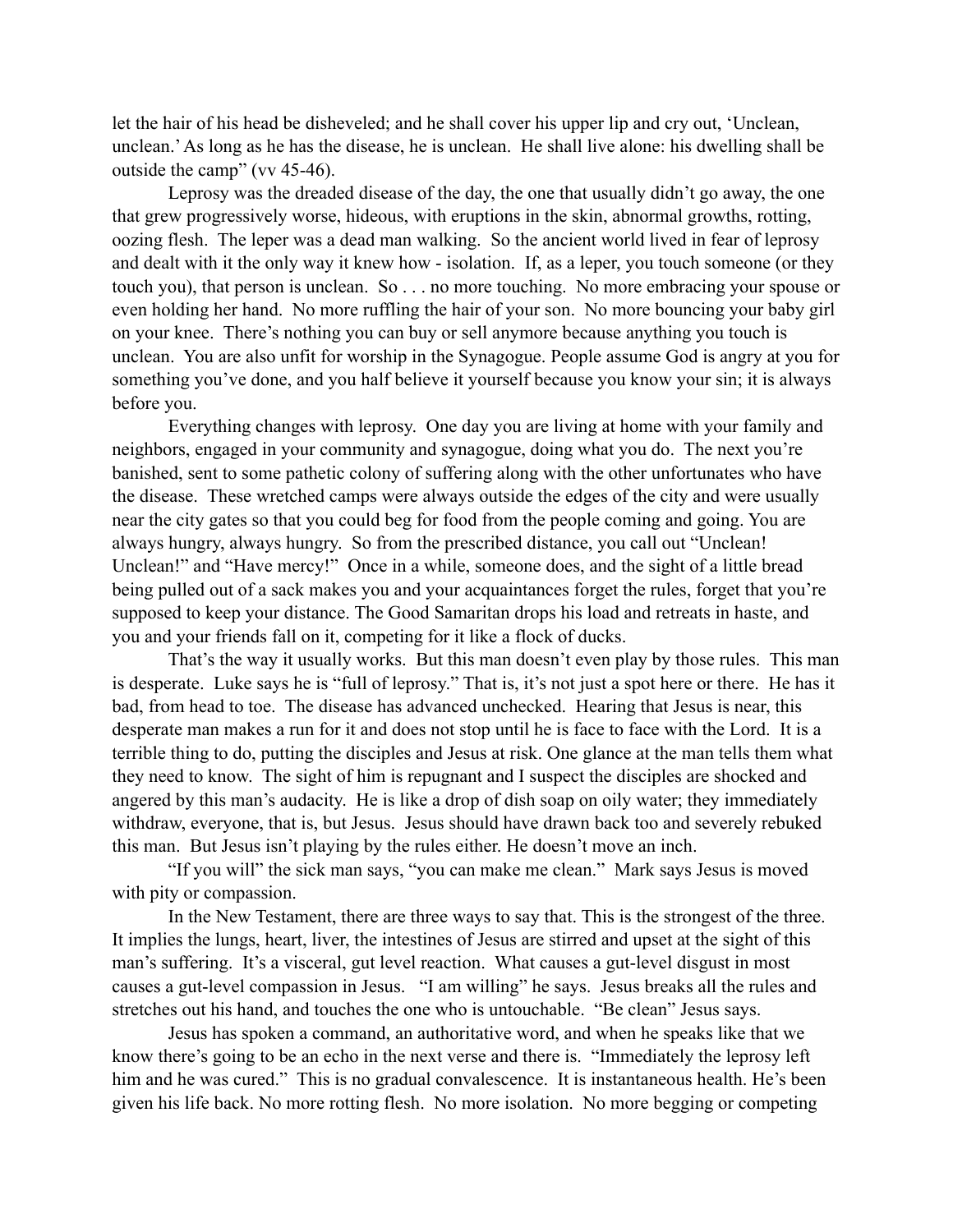for crumbs. Jesus tells him to go show himself to the priest so that he can be declared clean . . . so he can embrace his wife again, and ruffle the hair of his son and bounce his baby girl on his knee.

But there's more. Jesus sternly charges him to say nothing about this miracle, for Jesus knows it will cause just too much of a stir. He's not there just to heal. He's there to teach and preach as well. But the man who had leprosy has never been very good at keeping the rules and he goes off spouting at the mouth, telling everyone he can find. This, in turn, has an impact on Jesus. Mark says he can "no longer openly enter a town but is forced to stay out in desolate places."

Isn't that remarkable? Their roles are reversed. In touching him, Jesus gives the leper his life back . . . his family, his community, his synagogue, and peace with God. But now Jesus must live in lonely places, as if he were unclean, untouchable. Mark is being very intentional here. He is pointing to a role reversal that will happen near the end of the story.

You see, we are the ones as good as dead. We are the ones inflicted with the leprosy of sin. And it's not just a spot here and there that we can hide. No, we've got it bad, from head to toe, in thought, word and deed. There's hardly a minute that goes by where we have not broken one of his commands. C.S. Lewis says we sin in between bites of a peanut butter and jelly sandwich. That is, sin is so much a part of us that we don't even notice it most of the time. It's our condition. It's our resting state. I not only commit sin; I am a sinner. And the Lord should have had nothing to do with sinners. He should have turned his back on this planet, this colony so capable of suffering. He should have left us to our fate, and we would still call him just if he did. The wages of sin is death. But he didn't turn his back on us. He doesn't play by those rules and never has. He came down to us, drew near to us who were untouchable. "He who knew no sin became sin for us."

There, on the cross, Jesus is as unclean as one can be. He is filthy, his skin is broken, open and oozing. Our sin has been dumped on him. The sight of him is abhorrent to anyone who dares look at him. He is disgusting to them as he hangs there on the cross. Anyone who passes by shakes their head and believes him stricken by God, smitten by him, and afflicted (Is. 53). And in this case, for once they have it right. God is venting his wrath on his Son and his Son knows it. "My God, my God, why hast thou forsaken me?" Up there on the cross God's Son hangs, bloodied, red as crimson, so we can be white as snow (Is. 1). He is numbered with the transgressors (Is. 53) so that we can be numbered among the saints of God.

One more thing, and it's going to seem totally irrelevant, but stay with me. We'll come around eventually. Light travels at 186,000 miles per second. If you were traveling at the speed of light, you would circum navigate the earth 7.5 times per second. If you were traveling at the speed of light, it would still take 4.3 light years to get to the next closest star in our galaxy. That's a bewildering distance.

C.S. Lewis wrote, "I have wondered whether the vast astronomical distances may not be God's quarantine precautions. They prevent the *spiritual* infection of [our] fallen species from spreading." Lewis was speculating that there may be other planets out there that are sustaining life, but God is protecting them from the leprosy of our sin by making sure there is an insurmountable distance between them and us. It's an intriguing thought, but again, it's only speculation. What we do know is that God did not keep his distance from Earth. He didn't